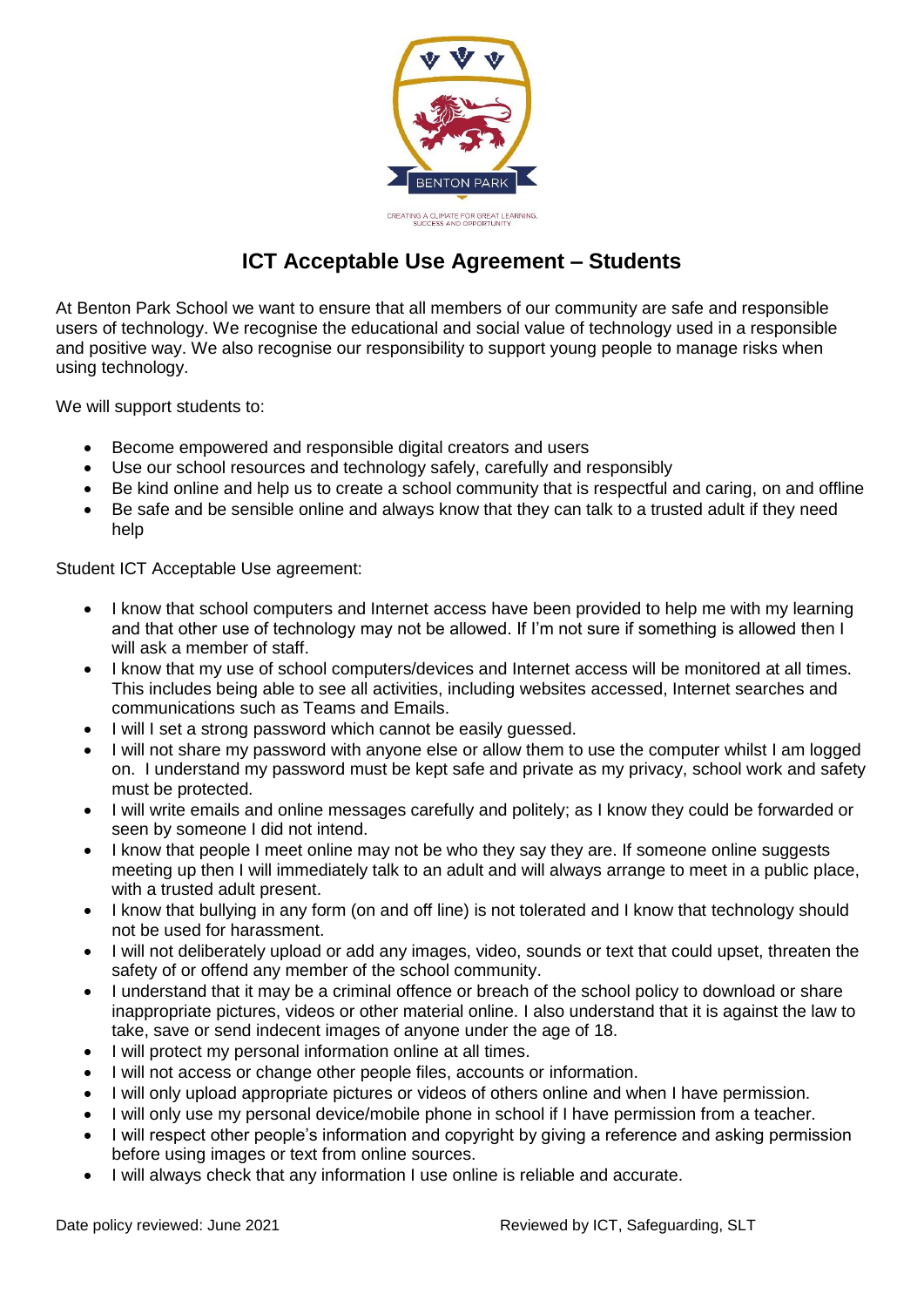- I will make sure that my internet use is safe and legal and I am aware that online actions have offline consequences.
- I will not alter the settings on any computers, I will ask staff to make any changes if required.
- I will not use any portable devices in the school computers.
- I will not attempt to download any software or programs onto the school system.
- I will take care when using school equipment to ensure it does not get damaged, this includes not having food or drink near any of the school computer equipment. I understand that if equipment is damaged whilst I am using it or logged in, my parents/carers may be charged for the damage.
- I know that use of the schools ICT system for personal financial gain, gambling, political purposes or advertising is not allowed.
- I understand that the school's Internet filter is there to protect me, and I will not try to bypass it.
- I know that if the school suspect that I am behaving inappropriately with technology, then further monitoring and procedures may be used, such as checking and/or confiscating personal technologies such as mobile phones and other devices.
- I know that if I do not follow this Acceptable use Agreement then there will be appropriate consequences for me in-line with the school's Attitude to Learning Policy.
- If I am aware of anyone trying to misuse technology then I will report it to a member of staff.
- I will speak to an adult I trust if something happens to either myself or another student which makes me feel worried, scared or uncomfortable.
- I will visit [www.thinkuknow.co.uk](http://www.thinkuknow.co.uk/) [www.childnet.com](http://www.childnet.com/) and [www.childline.org.uk](http://www.childline.org.uk/) to find out more about keeping safe online.
- I have read and talked about these rules with my parents/carers.
- I will always use school computers and Internet access in a way which upholds the fundamental British values of democracy, the rule of law, individual liberty, mutual respect and tolerance of different faiths and beliefs.
- I understand that if I use my own phone, tablet, laptop or other technological device on the school site I must ensure that use it in accordance with this acceptable use agreement.
- I understand that if I use technology outside of school in a way which may harm myself or others the school will manage this under their policies and procedures.
- I will report anything that is inappropriate or that makes me feel uncomfortable to [reachout@bentonpark.net](mailto:reachout@bentonpark.net)

## **Signature of Student \_\_\_\_\_\_\_\_\_\_\_\_\_\_\_\_\_\_\_ Date\_\_\_\_\_\_\_\_\_\_**

Parent ICT Acceptable Use agreement:

- I have read and discussed the Acceptable Use Agreement with my child
- I know that my child will receive online safety (e-Safety) education to help them understand the importance of safe use of technology and the internet, both in and out of school.
- I am aware that any internet and computer use using school equipment will be monitored for safety and security reasons and to safeguard both my child and the schools systems. This monitoring will take place in accordance with Data Protection and Human Rights legislation.
- I understand that the school will take all reasonable precautions to ensure that students cannot access inappropriate materials but I appreciate that this is a difficult task.
- I understand that if the school has any concerns about my child's safety online, either at school or at home, then I will be contacted.
- I will inform the school or other relevant organisations if I have concerns over my child's or other members of the school communities' safety online
- I understand that if my child does not abide by the school Acceptable Use Policy then sanctions will be applied in line with the schools Attitude to Learning and Anti-Bullying Policy. If the school believes that my child has committed a criminal offence then the Police will be contacted
- I, together with my child, will support the school's approach to online safety (e-Safety) and will not deliberately upload or add any images, video, sounds or text that could upset, threaten the safety of or offend any member of the school community
- I know that I can speak to my child's form tutor, Key-stage pastoral support team or Key Stage Leader if I have any concerns about online safety (e-Safety)